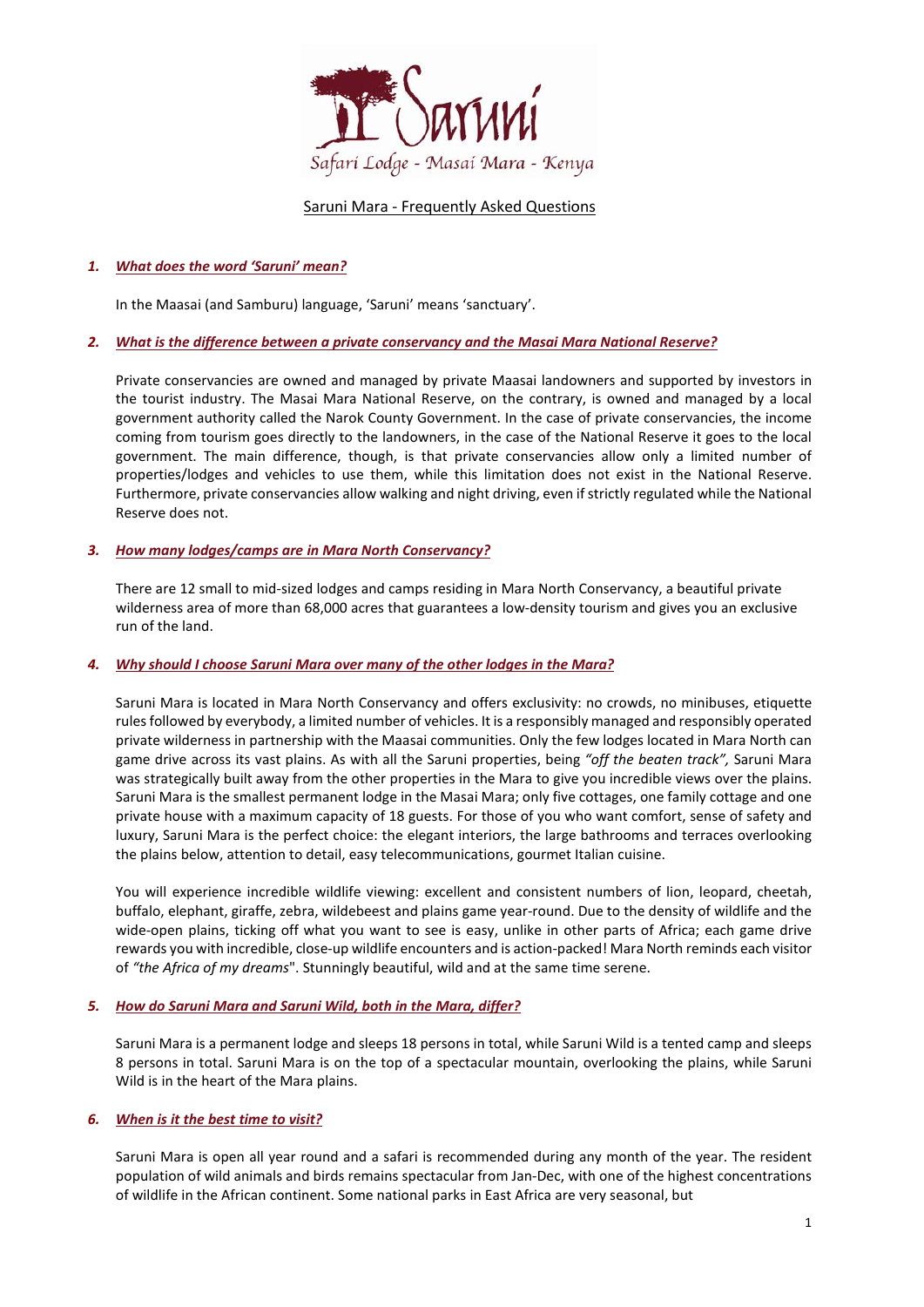the Masai Mara eco-system offers us a non-stop stunning experience. However, there are 5-6 months of the year when the number of animals is really exceptional: from July to Oct-Nov (depends on the year) when the famous 'Great Migration' reaches the Masai Mara ecosystem from the Serengeti - it's the greatest natural show on earth.

There are two rainy seasons: the 'long rains' of mid-April-May and the 'short rains' of November. A safari, during these wet weeks, is still an incredibly interesting experience: the Masai Mara is exceptionally green and beautiful, wildlife is abundant and the sky has unusual colours. Sometimes it rains for several hours in the late afternoon and on into the night and the weather is nice during the morning. Sometimes it can rain most of the day. You are rewarded with the feeling that you have the Masai Mara entirely for yourselves, like a private Garden of Eden. In addition, during the wet seasons, there is more 'plains' game, which attract more predators.

## *7. What is the 'Great Migration'?*

Between July to October-November (depends on the year), the world famous 'Great Migration' reaches the Masai Mara ecosystem from the Serengeti when over 2 million animals – zebra and gnu are the most prominent – head north and cross the Mara river in huge herds to search for water and fresh grass. The biggest misconception, however, is that the migration is only about the river crossing. Driving through the plains during this period, you will bear witness to thousands upon thousands of wildebeest and zebra; a truly astonishing sight. This far-reaching vision also makes up the 'Great Migration'. It's the greatest natural show on earth and if you can visit Saruni Mara or Saruni Wild during this period, you'll go back home with once-in-a-lifetime memories.

## *8. Do I need a visa?*

Online visa applications ahead of travel are now mandatory for all travellers (adults and children) from applicable countries. Visas on arrival are no longer available. Children under the age of 16 years and accompanying their parents are exempted from payment of visa fees and are not expected to make visa application. Only their valid travel documents will be required at the point of entry. Apply for your visa online by visiting [www.evisa.go.ke.](http://www.evisa.go.ke/) The website is mobile phone-enabled which means you can complete the application from an internet-enabled mobile phone. The system also accepts photos taken and uploaded from a mobile phone. Please note, the website is currently only offered in English although other language versions are being planned. Your E-Visa will be valid for 90 days from the date of approval and not from the date of arrival in Kenya. You should therefore ensure your visa will still be valid at the time of travel. The online payment of visa fee is in US dollars. Visa fee is non-refundable since the application will be processed for approval or non-approval.

#### *Travelling in & out of Kenya on the same trip?*

Should you need to enter Kenya twice during the same trip, i.e., arrive in Kenya, depart to another destination within East Africa, return to Kenya for homeward travel, you can apply for a 'double entry' visa on the E-Visa website.

Our Reservations team would be delighted to answer any further visa-related questions you may have - email [reservationsteam@saruni.com.](mailto:reservationsteam@saruni.com)

## *9. What [should](http://www.sarunimara.com/questions/3.htm) I wear?*

Somebody once said that *"Africa is a cold continent blessed by a hot sun*…." Please remember that Saruni Mara sits at an altitude of 2,000m (over 6,000ft) and that the temperature can be similar to that of an alpine or mountain location in summer. Outside of the rainy seasons, weather in the Masai Mara is warm-hot and dry during the day and cool-cold and dry throughout the night. You will want to bring a couple of pullovers/sweaters, both long and short trousers, good, and solid walking shoes (the same you'd wear on a mountain trek). Colours should allow you to blend into the environment as much as possible, so choose different shades of green, brown, yellow or red that characterise the African soil and vegetation. Bring a waterproof jacket, a hat and sunglasses.

#### *10. What [equipment](http://www.sarunimara.com/questions/4.htm) should I bring?*

The most important things to remember are your sun protection cream, your binoculars and your camera or video equipment. In addition, bring your own flashlight or torch: but if you don't have one, we can provide you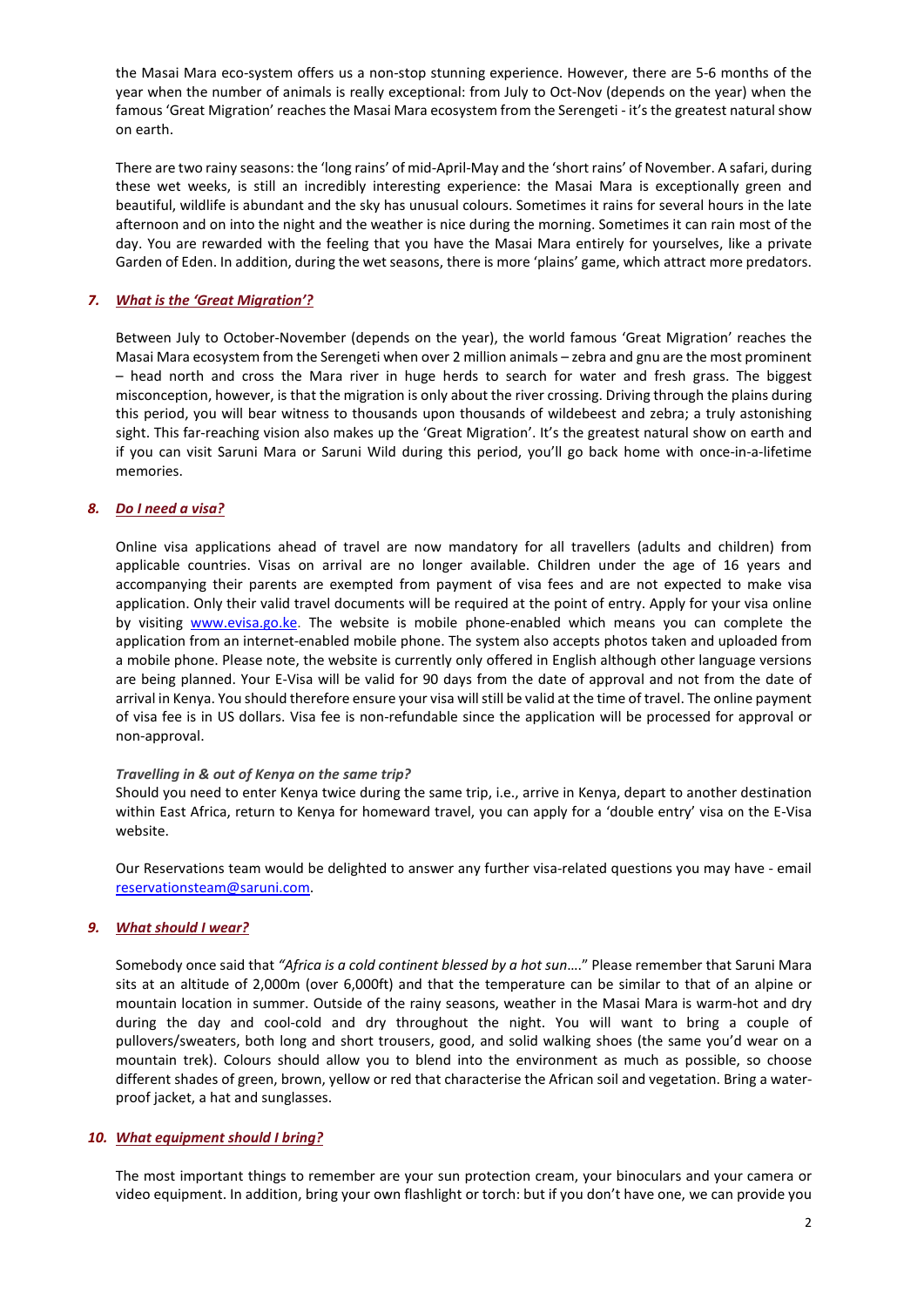with one. Equally, Birds' or Mammals' Field Guides are incredibly useful during your safaris if you are interested in these areas, as there will be plenty of occasions to consult them.

Whilst we appreciate everyone welcomes a freshen up after long day's game drive, we ask you kindly to respect the eco-status of our lodges and keep your hair dryer and other electrical hair/beauty appliance use to a minimum, as we operate on solar power and back-up generators. Electronics with high wattage disrupt our system and can often leave us with no power. We would prefer to provide you with a suitable hair-dryer on your arrival at the lodge should you require one. We use 3-point British plugs. International adaptors are available for use from the management.

## *11. Do you have telephone network and Wi-Fi at the lodge?*

Safaricom network covers part of Saruni Mara and guests are generally able to make and receive phone calls without issue. Weather conditions and location will determine the strength of the signal for this matter. The coverage will also depend on your mobile provider back at home. We kindly ask that you respect other guests' space when doing so. Complimentary Wi-Fi is available in the cottages. Please inform lodge management should you encounter any problems gaining access. A computer is also available for guest's use.

### *12. Can [children](http://www.sarunimara.com/questions/6.htm) come on safari?*

Yes, and we don't have age limits. For parents, to go on safari with your children can be a most exhilarating experience. Children immediately connect with nature and animals, show great curiosity and ability to learn. They normally find the unusual circumstances exciting and absorbing. Obviously, children might need special arrangements and we are ready to cater for them. We always say, it's not how the children behave on safari, it's how the parents interact with them and ensure the safari experience is an encompassing one for all involved.

At Saruni, we are proud to offer the unique 'Warriors Academy'; an interactive experience designed for families with children. With a strong educational flavour, it is a fun, learning adventure that allows you all to explore the wilderness, wildlife and authentic lifestyles of two of Africa's last remaining, fascinating tribes - the Maasai and the Samburu. Guided by the 'moran', or warriors, you get to know, enjoy and understand these exceptional people and see the Kenyan wilderness from an extraordinary perspective - through the eyes of people who have called this wilderness their home for centuries. We tailor and personalise our Warriors Academy according to your timeframe and preference. Combined with the regular safari activities, Warriors Academy can be arranged for anywhere between half a day and 3 days, at no additional cost. Contact [reservationsteam@saruni.com](mailto:reservationsteam@saruni.com) for information and to book this amazing adventure.

A babysitting ('ayah') service is available upon request for US\$10 per hour payable directly. Should you require a babysitter, please let us know in advance and this can be arranged. Food can be tailored to suit children's requirements and earlier meal times can be arranged where necessary. Please contact us to make a plan ahead of time. Some options include but are not limited to the usual 'treats': pizza, plain pasta or pasta with tomato sauce, chicken and chips etc. Babysitting can be arranged for those who require it.

#### *13. Can my food requirements be [accommodated?](http://www.sarunimara.com/questions/7.htm)*

Saruni Mara's cuisine is Italian-inspired focusing on fresh local ingredients, blended with specially-imported products. We can cater for most special dietary requirements and allergies, and our first-class chefs can accommodate bespoke menus when informed prior to arrival.

## *14. Is [Kenya](http://www.sarunimara.com/questions/1.htm) safe?*

Absolutely. The African bush is safe, quiet and far away from any danger. Throughout the night, your security is assured by our Maasai watchmen (the 'Askari'), who patrol the lodge and grounds after dark and escort you

to and from your cottage or villa after dinner. During the day, our professional guides will instruct you on how to approach the wildlife in the safest way, either on your game drive or your walking safari. Historically, the number of accidents involving humans and wild animals has always been very low: Homo sapiens are the most feared predator of all…. In the past, like in many other countries, Kenya has been the target of terrorist actions and some governments have issued travel warnings, but they have now been lifted. Kenya is a fast-growing and very successful economy and is one of the commercial hubs of the continent.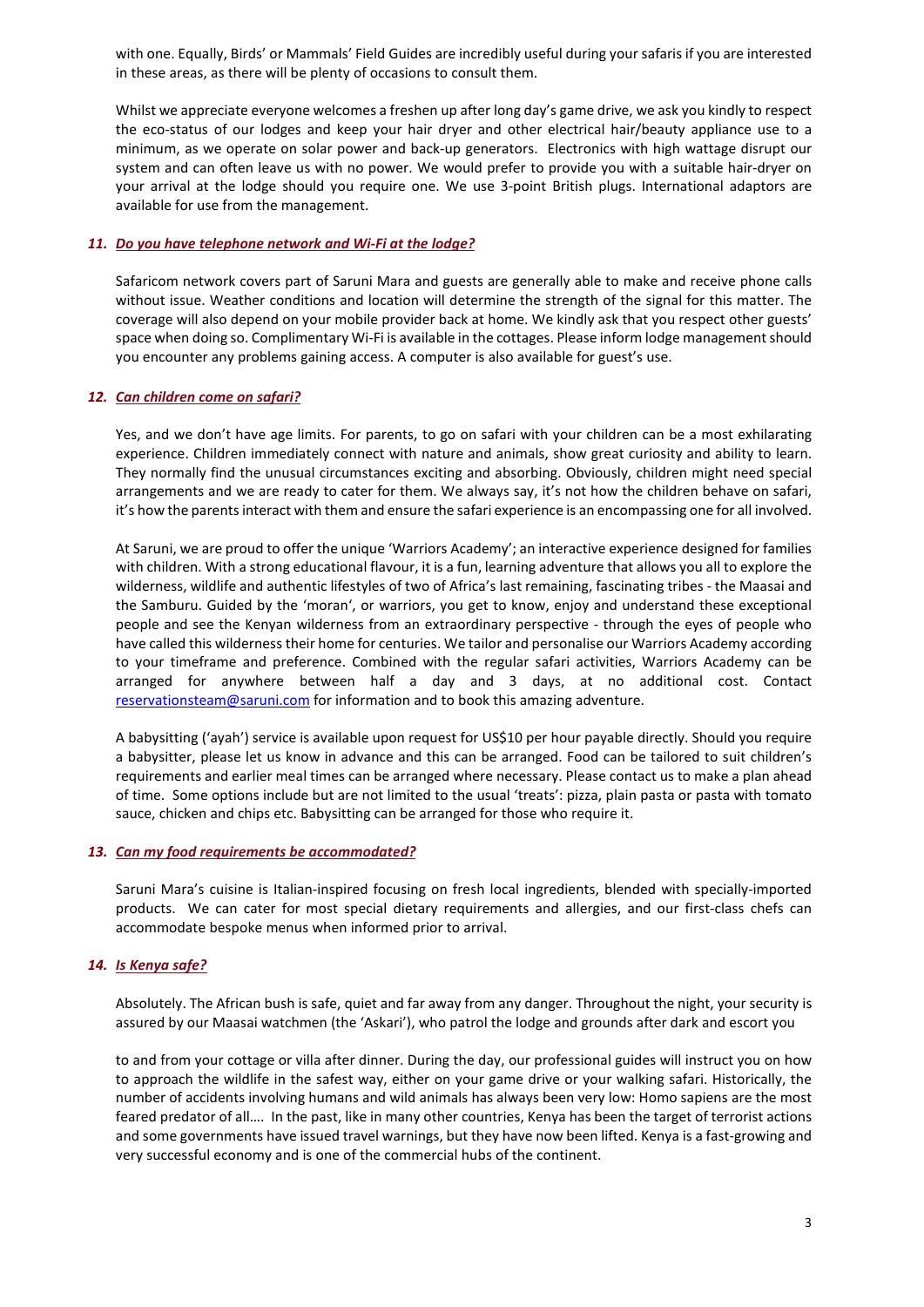#### 15. *I love animals and wildlife, but I am keen to learn about the local people too. How can you accommodate it?*

Our guides and trackers, who are themselves Maasai and from our local communities, are more than happy to share with you stories, traditions, habits, concerns of the people who own the land upon which Saruni Mara and Saruni Wild are situated. The ongoing protection of this impressive ecosystem is embraced by the Maasai because of their own culture and values, not because they have 'adopted' it from any experts.

### *16. How do the Maasai and Samburu tribes differ?*

Both tribes belong to the Nilotic family (as opposed to the Bantu family) and are originally pastoralists and seminomadic. They speak two languages that are very close to each other and have similar traditions, but they also live in very different regions (the Samburu in the arid North, the Maasai mostly in the fertile South of Kenya) and this has modified their lifestyles. In a way, the Samburu are the old-fashioned version of the Maasai, even more traditional and more community oriented.

### *17.* **What makes Saruni Mara [eco-friendly?](http://www.sarunimara.com/questions/9.htm)**

Many things. We invested in technology that allows us to minimise our environmental impact. Electricity (220 volts), for instance, comes from solar panels even if we have a silent generator as a back-up. All our toilets are eco-toilets that provide both short and long flush cycles. We dispose of our rubbish in a responsible way, taking glass and metal back to Nairobi for recycling. We also collect and recycle rainwater. We strive to reduced single use plastic by providing each guest with their own Saruni aluminum water bottle, which they can refill at various water dispensers around the lodge and in their cottage. We no longer provide plastic straws, but biodegradable option upon request. The burning of firewood is limited only to our main fireplace, campfire and to the Kuni boosters. We support many community projects and work closely with the local community of landowners and especially with the Maasai women. Saruni Mara has been certified by [Eco Tourism Kenya](http://www.ecotourismkenya.org/) in their eco-rating scheme.

### *18. How do I get to Saruni Mara?*

Once you arrive in Nairobi (several airlines have daily flights to Kenya's capital, check with your travel agent), there are three ways: by car, by scheduled flight and by chartered flight. The journey between Nairobi and Saruni Mara is approximately 240km, takes about five hours and is a combination of highway and dirt road. Please email our Reservations Team on [reservationsteam@saruni.com](mailto:reservationsteam@saruni.com) for driving directions. The internal flight lasts less than one hour and we will be waiting for you at the airstrip, ready to begin your adventure. Air Kenya, Safarilink and other airlines fly to the Masai Mara, landing at our nearest airstrip, 'Mara North'. It takes 45-50 mins. from Mara North Airstrip to the lodge, but we combine your arrival with a game drive, given that the areas between the lodge and airstrip are jam-packed with plentiful game – so you get to start your safari as soon as you disembark from the plane! You can also charter your own plane. Your booking agent can arrange this for you.

#### *19. Do you have a private [airstrip?](http://www.sarunimara.com/questions/11.htm)*

If you plan to arrive in the Mara using a private plane, you will land at Mara North airstrip, and this is our nearest landing site being a 40 min' game drive from the lodge. Its GPS coordinates are S 1°08'39", 35°07'48" E.

#### *20. What health [precautions](http://www.sarunimara.com/questions/12.htm) should I take?*

**Malaria Prevention:** Saruni Mara is located at 6,000 ft. and therefore can be considered malaria-free. Mosquito nets are still provided in each room as a precaution. You should still eliminate any risk by keeping your arms, legs and feet covered as much as possible after dusk (long, light-coloured sleeves and trousers are best) and cover exposed skin with a strong repellent. Mosquito repellent spray is provided in your room. Mosquitos can be encountered during your safari, or during your transit in Nairobi, but they are very rare at the lodge, especially at night. However, it is always better to consult your doctor and be given personalised advice.

**Yellow fever vaccination** is not compulsory in order to enter Kenya and yellow fever in itself is not a major threat, but we advise the guest to ask his/her doctor about the need for a yellow fever vaccination. If guests are travelling on to a destination or returning home following a visit to Kenya, they may be asked to present a valid Yellow Fever Vaccination Certificate on arrival, having declared they have just visited or travelled from Kenya.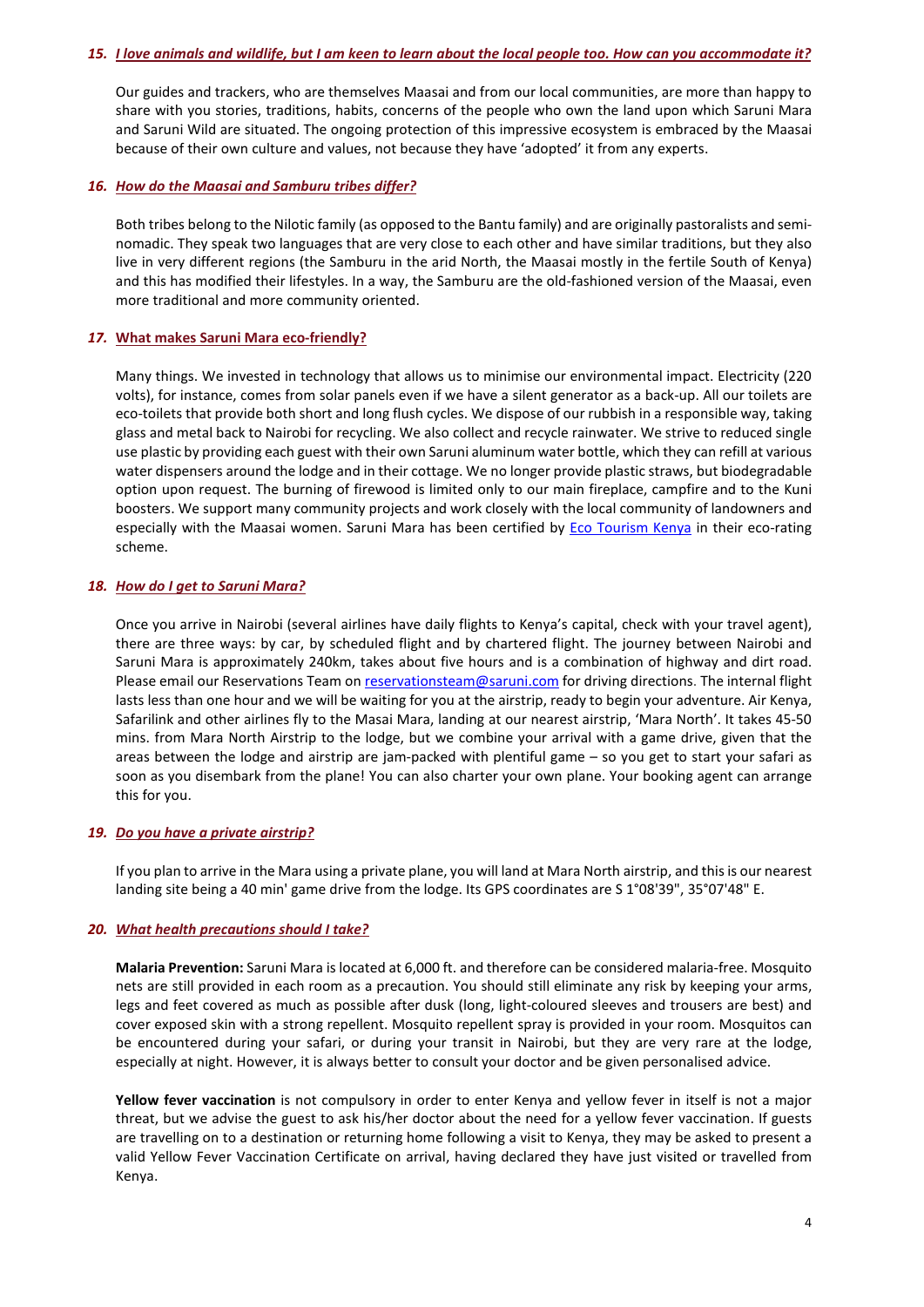**Sun Protection:** do not underestimate the power of the equatorial sun. The sun can quickly burn and may even cause sunstroke. A hat and sunglasses will protect you from the bright light. A high-factor sunblock applied liberally to exposed skin is essential. Avoid dehydration by drinking plenty of bottled water whilst in the sun**.**

## *21. What if there is an [emergency](http://www.sarunimara.com/questions/14.htm) and I need to be evacuated for health reasons?*

All guests travelling to Saruni must have comprehensive travel insurance, medical insurance and emergency evacuation coverage. On all bookings we organise temporary emergency medical evacuation cover valid for 1 month. Please contact us at [reservationsteam@saruni.com](mailto:reservationsteam@saruni.com) or ask your travel agent about the Flying Doctors' cover on offer in Kenya.

## 22. What else can I do at Saruni Mara, in addition to going on a game drive watching wildlife?

At Saruni Mara you can participate in a wide range of diverse activities appealing to all tastes and all ages. The activities have been developed in celebration of the great wilderness right on our doorstep and the unique people who call it their home.

**MAASAI WELLBEING SPACE.** At Saruni Mara, we operate the Maasai Wellbeing Space, where we use local plants and are inspired by ancient Maasai knowledge to offer a range of massages and beauty treatments. We offer one complimentary massage per room per stay; a half-hour classic Back & Neck massage.

**GUIDED BUSH WALKS.** Walking safaris are individually tailored to your interests and are set in a breath-taking landscape. Walking with the Maasai warriors through the valleys and plains around Saruni Mara, accompanied by a vehicle, is a fantastic experience.

**BIRDWATCHING.** If you are passionate about birds, the Mara is the perfect place to visit. Not only are the species abundant, but the birds can be easily spotted and photographed. Our guides are birdwatchers by instinct and training and share your love for birds. We always carry field guides in our vehicles.

**STAR-GAZING**. The night skies above Saruni Mara are among some of the brightest and most beautiful in the world. The air is unpolluted and offers unobscured, clear star-gazing opportunities – a unique and deeply fulfilling activity. Every evening provides you with an alternative 'playground'.

**WARRIORS ACADEMY**. The Warriors Academy is a special interactive safari experience with a strong educational flavour, designed especially for families with children or small groups. It is a fun learning experience, that allows you to explore not only the wildlife, but also the authentic lifestyle of one of the most well-known and culturally fascinating tribes left in Africa; the Maasai. Under the tutelage of their 'Moran', or warriors, you get to know, enjoy and understand these unique people and see the Kenyan wilderness from a different perspective. Combined with regular safari activities, and tailored to your interests and timeframe, the Warriors Academy can last between 1-3 days, and needs to be booked in advance through Saruni or through your travel agent. There is no charge for this activity.

**SUNDOWNERS**. The sundowner is a well-deserved drink at the end of a long day on safari to 'salute' the African sun as it is setting. We drive you to secret corners and on top of the highest peak in the Mara-Serengeti ecosystem and serve you your favourite drink along with a selection of scrumptious 'bitings'; small snacks to whet your appetite ahead of the delicious dinner which awaits.

**CULTURAL VISIT TO LOCAL VILLAGE MARKET**. Held every Thursday, you have the opportunity to see how the Maasai have adapted to modern times, still with their traditions intact. The market is an authentic weekly gathering in Aitong of local people from across the Mara region and is also an important cattle market where the Maasai go to trade in livestock and monitor their value.

**DRIVE TO KILILEONI, t**he highest peak in the Mara-Serengeti ecosystem, where at the top you can enjoy a panoramic view over the Mara plains and forests with the Tanzanian border visible on the horizon. During your ascent, you can encounter rare antelope species that live at high altitude and once you reach the peak, you may chance across elephant and buffalo grazing. It is one of the least explored and most spectacular corners of the Masai Mara. You will need to allow half a day at a minimum to best experience this unique drive.

**VISIT TO THE OLCHORRO RHINO SANCTUARY**. Located in the Olchorro Conservancy, about 30 mins. from Saruni Mara, this is a conservation project employing staff from the local community that has been protecting white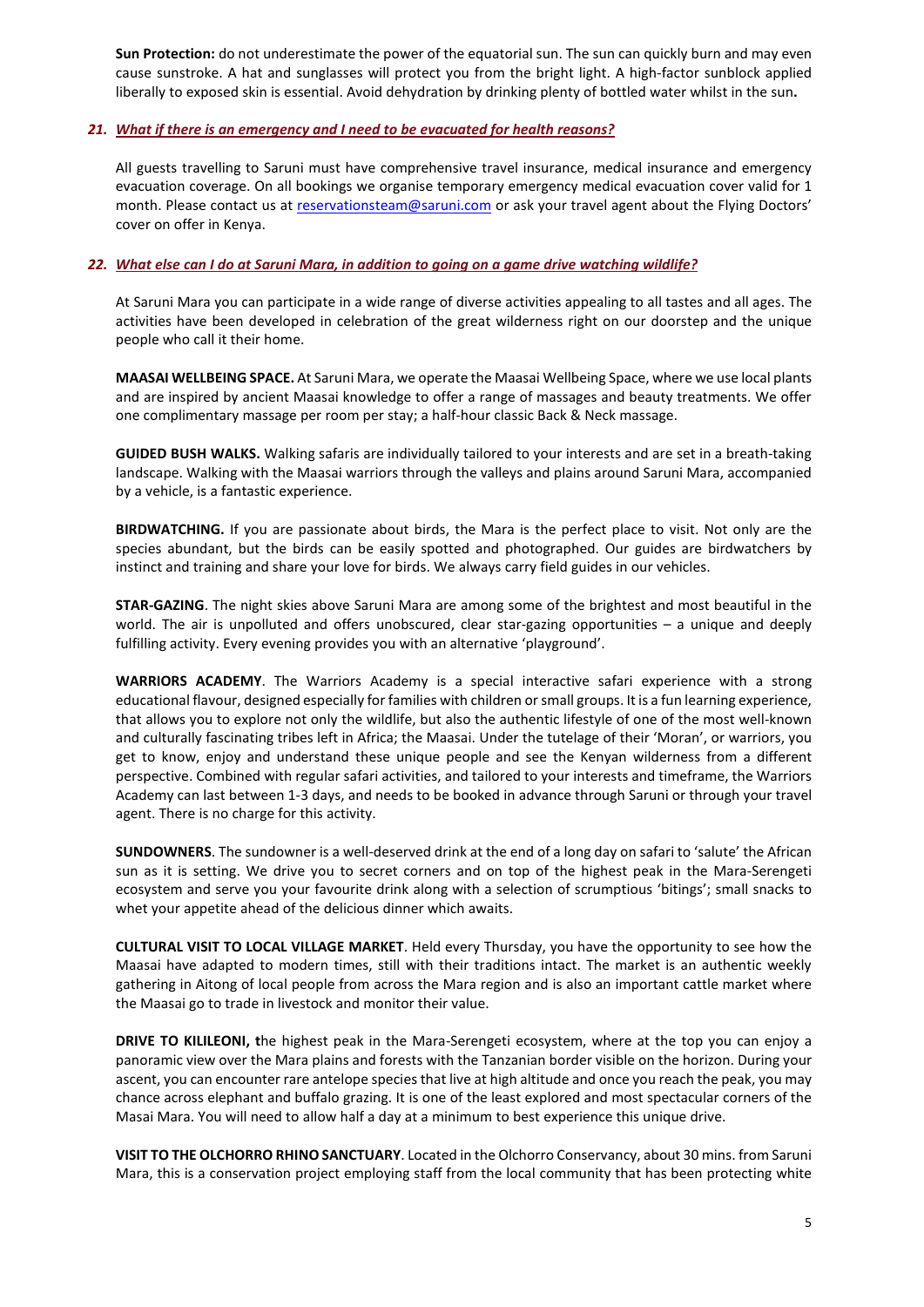rhinos for the past 20 years. Rhinos roam freely on the slopes of the mountain and the unique attraction of this project is approaching the rhinos on foot in complete safety, whilst guided by a local ranger.

**SCENIC BALLOON FLIGHTS**. See the Masai Mara from another viewpoint and soar above the plentiful Mara plains below. These are available upon request. Ask our Reservations team on [reservationsteam@saruni.com](mailto:reservationsteam@saruni.com) or lodge management at the lodge for further information.

### *23. What about [snakes,](http://www.sarunimara.com/questions/13.htm) insects, bugs etc.?*

It's very unlikely that you are going to be disturbed or scared by snakes, insects and bugs. Yes, the African savanna is home to all kinds of snakes and insects, but you rarely see them and if that happens, you most likely see from a safe distance. They are more scared of you. The lodge manager on arrival can instruct you further. In a very dry, cool, sunny area like ours, bugs and insects are not likely to play a major role in your safari… and you'll certainly see more elephants and lions than you will snakes!

### *24. How long [should](http://www.sarunimara.com/questions/15.htm) a safari be?*

It really depends on how much time you have at your disposal. In general, if you are travelling from Europe of from the United States, you should plan to have at least a week in Africa. A period of ten days-two weeks would allow you to have an even better experience. There are two ways to enjoy a safari: one is to focus on one area and location and spend all your time there. The other is to tour several lodges, camps and locations, spending two or three nights at each of them. In the first instance, you get to discover much more of the area that you choose, you establish friendships and personal relationships with your hosts and with many of the guides and people who work at the lodge. You will get to know the area from all its different perspectives: early morning safaris, night safaris, bush breakfasts and bush dinners, dawn and sunset, the wildlife but also the people and their customs, photography and pure contemplation, the walking and the driving… The second type of safari allows you to taste the incredible variety of landscapes that Kenya and East Africa can offer. From the very hot deserts to the snows of its highest mountains. The choice is yours!

### *25. What cars do you have? Am I safe in the car? Can we have exclusive use?*

At Saruni Mara and Saruni Wild, we have a fleet of 4x4 Land Rovers for all game drives and transfers. The vehicles are open-sided for the best game viewing and have a canvas roof for shade. The animals do not see you – they only see the outline of the car as an object, and not as prey so you can game drive safe in this knowledge. However, it is still advisable to keep your legs and arms inside the vehicle when you are near to the wildlife. Guests, when necessary, share our vehicles, unless exclusive use of a vehicle has been arranged at US\$350 per day.

## *26. What forms of payment does the lodge accept?*

At Saruni Mara, we accept the following forms of payment: cash (currencies: US\$ newer than 2006, Euro, Sterling, KES), Visa and MasterCard credit cards and debit cards. Please note: there is no applicable surcharge when paying for stay incidentals. However, a surcharge applies if using a credit card to settle any outstanding accommodation/travel costs that are due to us prior to your arrival.

If you buy souvenirs or other objects in the lodge shop, we kindly ask you to pay in cash (preferably in US\$) to avoid credit card surcharges. Any staff tips/gratuities should also kindly be paid in cash.

#### *27. What are conservation fees – and why do I need to pay them?*

This is the daily amount of US\$116 per person, payable as part of your holiday costs, due to the communities which own the private land upon which Saruni Mara is situated. In paying this, you are directly contributing to the ongoing protection of wildlife and land conservation, supporting the communities and preventing unnecessary development that would endanger fauna and flora. This 'fee' is different than that payable when you enter the Masai Mara National Reserve. For Masai Mara National Reserve fees, please email our Reservations team on [reservationsteam@saruni.com.](mailto:reservationsteam@saruni.com)

## *28. How much does a [safari](http://www.sarunimara.com/questions/17.htm) cost?*

Back in the 'golden days' of safari, a high-quality safari in Africa used to be a very expensive holiday, affordable only by the famous and wealthy. The glamour of those days is still part of any well-organised safari, but times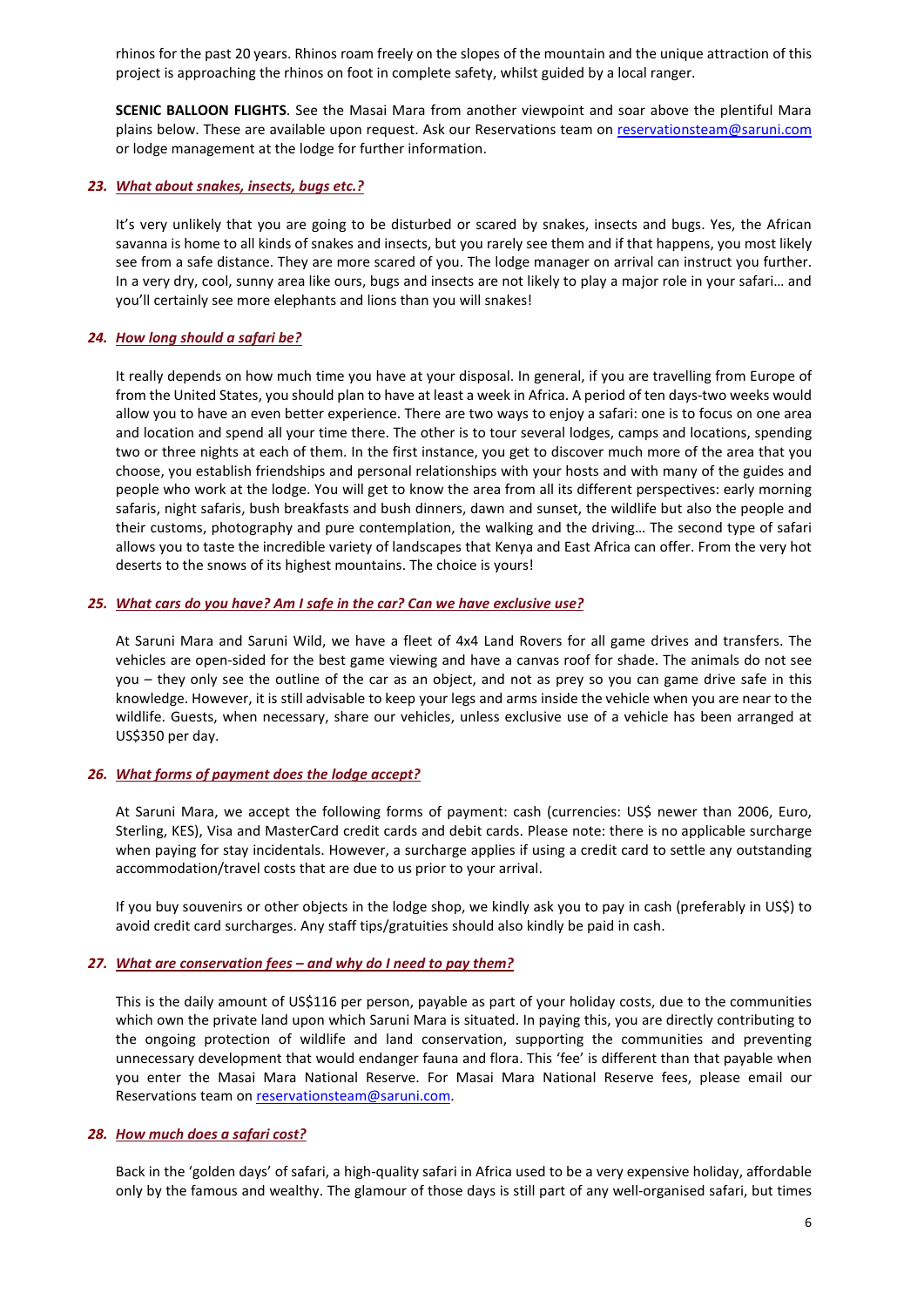change and so does accessibility. Naturally, the cost of a safari varies according to some variable factors such as internal transfers required, flights on scheduled or chartered planes, or, driving, number of people travelling together, extra activities required. In general, you should budget an all-inclusive cost is between US\$700-1,000 per day per person (flights and transfers not included).

# *29. Are you [allowed](http://www.sarunimara.com/questions/18.htm) to hunt animals in Kenya?*

No, absolutely not. Hunting has been abolished and forbidden in Kenya since 1977. The only shooting we do of wild animals and the beauty of Africa is with our cameras and with our eyes.

# *30. How do you support the local community?*

Saruni believes fully and invests significantly in community development and conservation. Saruni Mara is a founding member of Mara North Conservancy, which provides jobs, income, training and guidance for the local Maasai people. Tourism directly supports conservation, the conservancy fees paid by guests are passed on to the community and this represents its main source of income. By visiting Saruni Mara, you are directly giving back to the community who protect this beautiful land, improving their quality of life, whilst at the same time encouraging the purpose for conservation. More than 90% of Saruni Mara's 40 employees are Maasai from the local communities. They are trained, employed and encouraged to rise through the ranks so that the local communities benefit directly from the lodge's presence in the area. Saruni formed a local women's group, where the ladies are encouraged to sell their artifacts and jewellery through Saruni's Maridadi shop. Saruni sponsors young Maasai to train as guides at the Koiyaki Guiding School, to ensure that the future generations of conservationists and safari guides will see the Maasai people in the forefront. The lodge also protects the northern corridors of the Masai Mara ecosystem around the Lemek-Ngoswani area – an important migratory route for the wildlife.

# *31. What other properties does Saruni have in Kenya?*

We are proud to be able to offer the ultimate safari 'circuit' with guests staying at our other Mara camp, Saruni Wild, and lodges across Kenya, as introduced below:

**Saruni Wild** is a tented camp elegantly and comfortably furnished with all the necessary luxuries of a wild yet classic safari – hot water showers, flushing loos, open safari vehicles, Italian-inspired cuisine and exceptional service. The camp is located right in the heart of the Mara plains in a forest populated by abundant 'plains game' and right in front of the migration hotspots. Enjoy uninterrupted views from your private veranda, fire-lit meals under the vast African sky, guided game drives in complete seclusion led by Maasai warriors. Saruni Wild's prime location is ideal for game-viewing, bird-watching, star-gazing and for being immersed in nature - a truly unique and life-enriching safari experience of the remarkable Masai Mara, off the beaten tracks. For more information, please visit www.saruni.com/saruni-wild/. (opened 2015).

**Saruni Samburu**'s six luxury villas are open and spacious, heralding spectacular views over Kenya's Northern Frontier District and Mount Kenya. The lodge is celebrated for its innovative, eco-chic design as well as its Italianinspired cuisine. Guests can enjoy the vast panoramas from the dining and lounge area, the two infinity pools and spa. The warm hospitality makes for an intimate and exceptional experience. Saruni Samburu is the only lodge in Kalama Conservancy, bordering Samburu National Reserve, with over 100,000 acres of unspoiled wilderness teeming with wildlife to explore exclusively. Guided by Samburu warriors passionate about their land and culture, you learn first-hand about their fascinating customs and gain ancient, local knowledge about the land and animals – a truly authentic safari experience. For more information, please visit [www.saruni.com/saruni-samburu/](http://www.saruni.com/saruni-samburu/) (opened 2008).

**Saruni Rhino**. Located in Sera Community Conservancy, in the wild, undiscovered northern frontier of Kenya, Saruni Rhino is a little under 2 driving hours from our Saruni Samburu lodge in nearby Kalama Conservancy. Comprised of three elegant 'bandas' (open stone cottages – 2 x double bandas & 1 x Family banda) sleeping 8 guests and a main 'mess' cottage for dining and relaxing, Saruni Rhino is nestled amidst swaying doum palms dotted along a dry river bed (the Kauro 'lugga', in the heart of the conservancy) with views of a nearby waterhole and dramatic landscape so typical of the north. The waterhole is a popular watering stop-off for a diverse range of wildlife: elephant, impala, birdlife, hyena, oryx, Grevy's zebra and much more, making it great 'bush TV' from the comfort of your cottage's sandy veranda at any time. The dry river bed proves the quintessential torch-lit bush dinner location under the vast African skies. There is also a stunning swimming pool, built in harmony with the natural beauty of the surrounding landscape. Guests can enjoy a few laps in the rock pool, whilst delighting